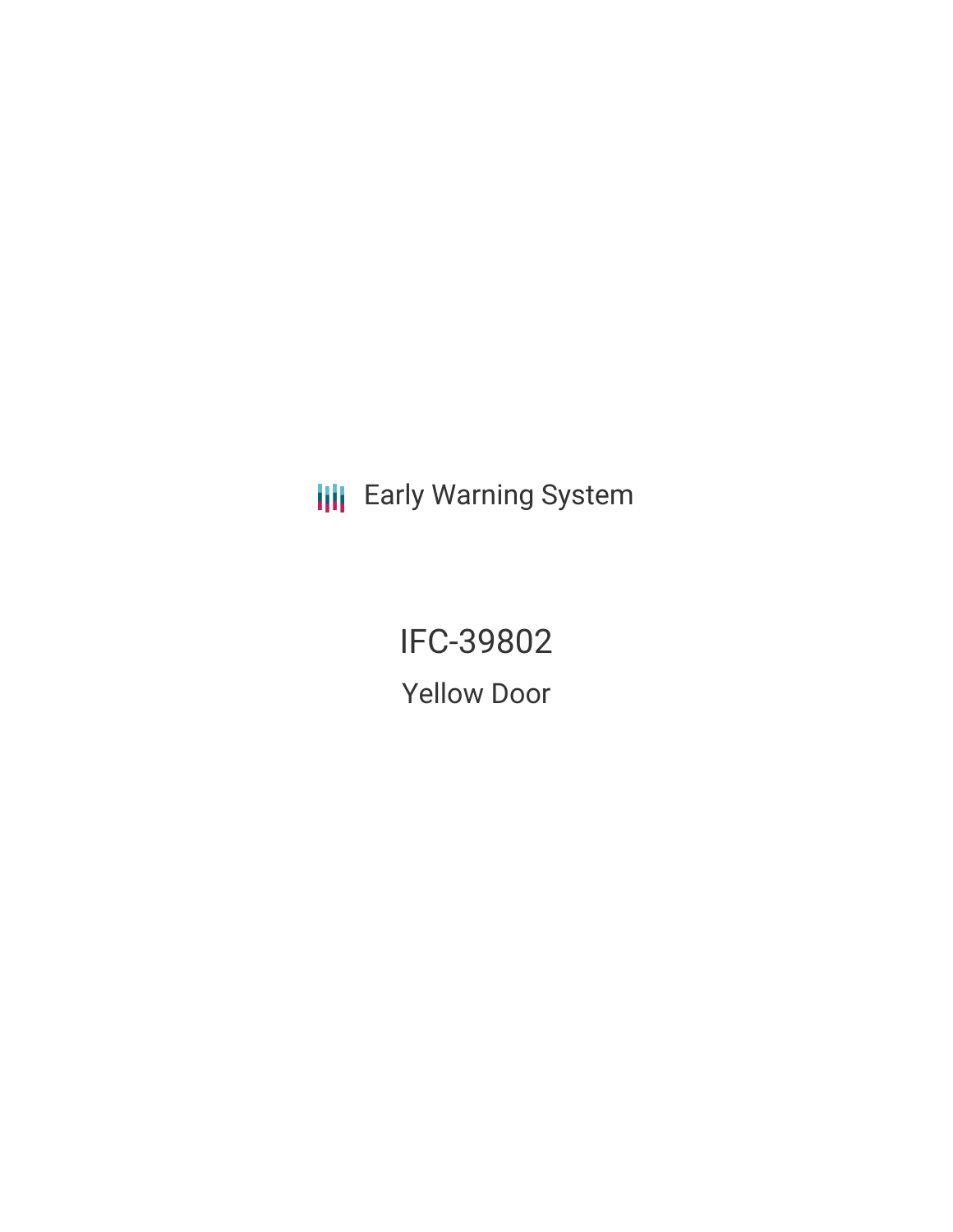## **Quick Facts**

朋

| <b>Countries</b>               | Jordan, United Arab Emirates            |
|--------------------------------|-----------------------------------------|
| <b>Financial Institutions</b>  | International Finance Corporation (IFC) |
| <b>Status</b>                  | Proposed                                |
| <b>Bank Risk Rating</b>        | B                                       |
| <b>Borrower</b>                | YELLOW DOOR ENERGY LIMITED              |
| <b>Sectors</b>                 | Infrastructure                          |
| Investment Type(s)             | Equity                                  |
| <b>Investment Amount (USD)</b> | \$30.00 million                         |
|                                |                                         |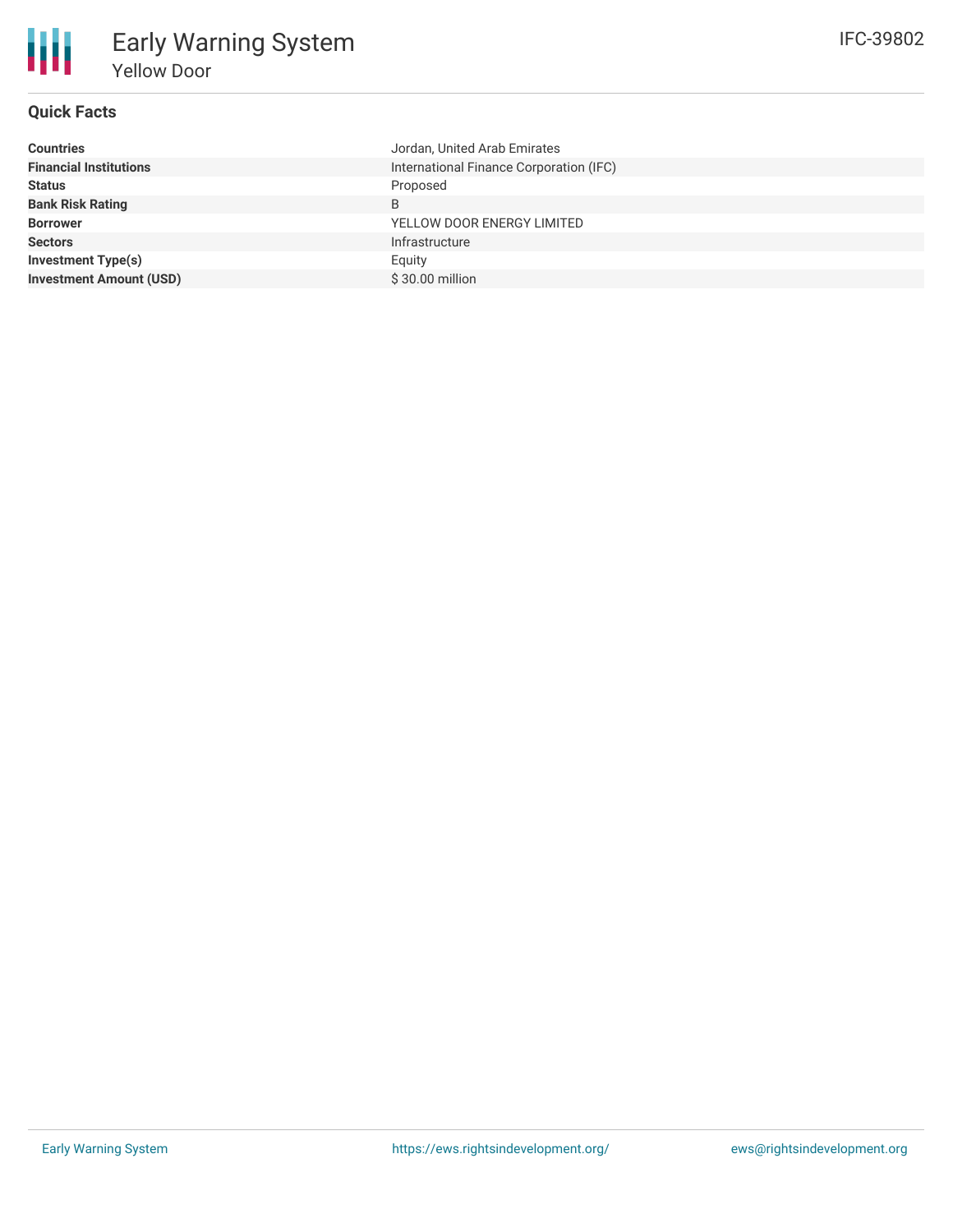# **Project Description**

According to IFC website, the Yellow Door Energy has a portfolio of projects under development with major clients in UAE and Jordan, and is actively exploring opportunities to invest in similar projects in growth markets in the Middle East, Africa and South Asia regions. The Company is seeking equity funding from IFC and a group of other investors to implement these projects and execute its pipeline. The proposed project is expected to have the following development results:

1. Stakeholders impacts. The project will enhance affordability and serve towards ensuring cost efficiency for off-takers by introducing distributed generation systems.

2. Environmental impact. The project will contribute to reduction of GHG emissions

3. Enhancing Resilience. The project will contribute to increased resilience in the power market, especially in Jordan and growth market areas, where power generation is heavily dependent on fossil fuel.

4. Enhancing competitiveness. The Project will help demonstrate the viability of distributed renewable energy generation as a disruptive technology in growth markets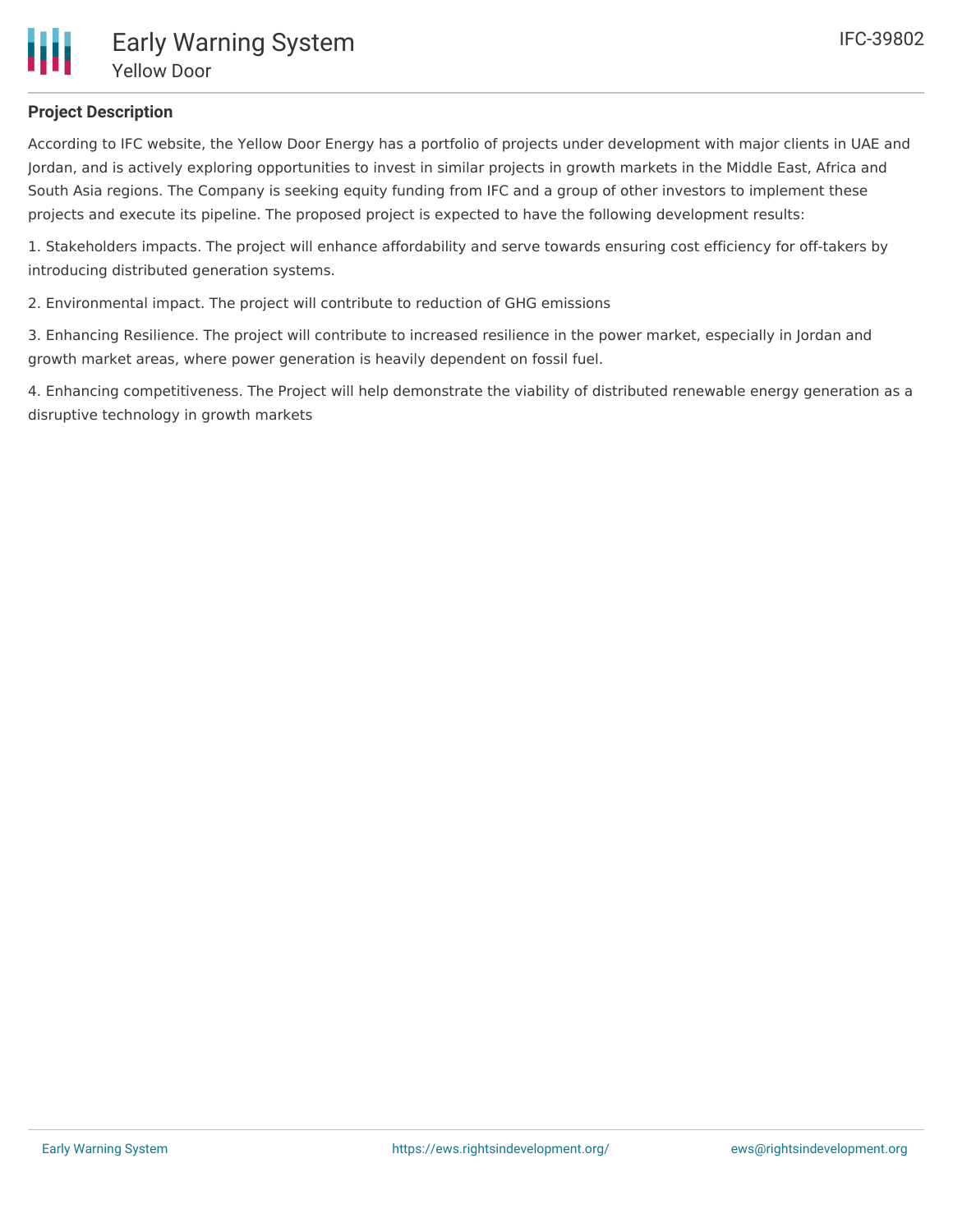#### **Investment Description**

• International Finance Corporation (IFC)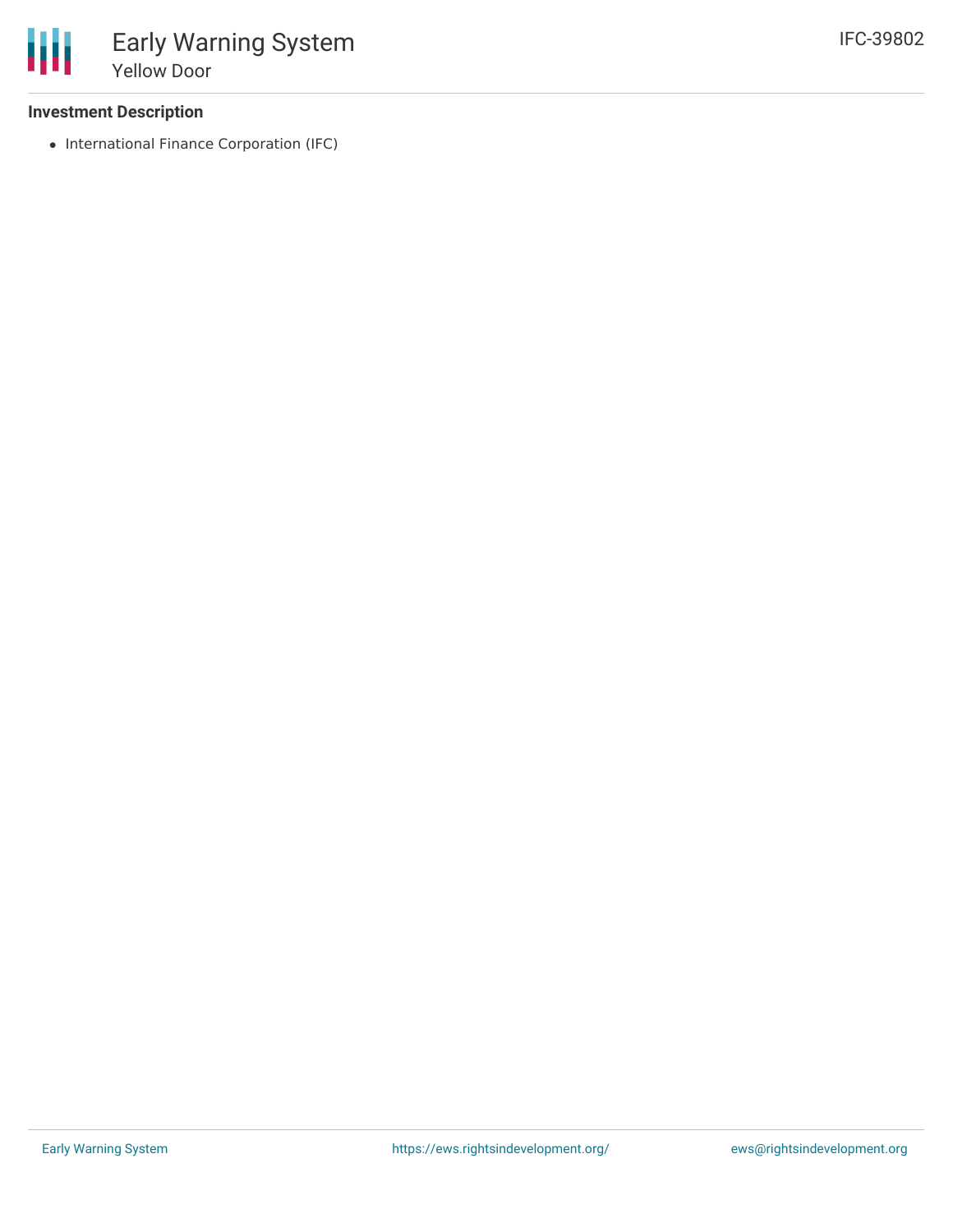

## **Private Actors Description**

YDE is majority owned by Adenium Energy Capital, an existing IFC client and a developer of renewable energy projects in the Asia, Middle East and Africa region and Mr. Jeremy Crane, its current CEO.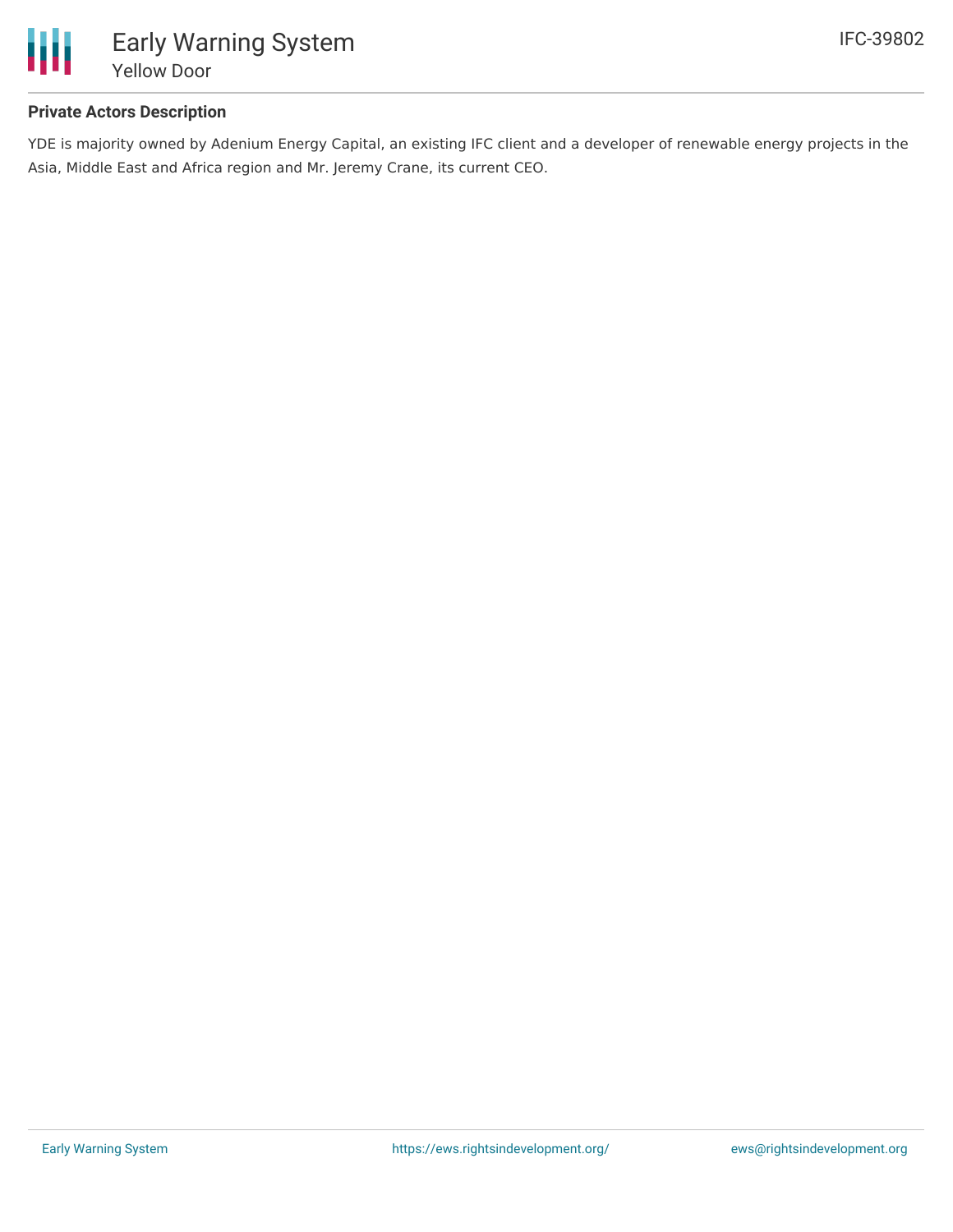

# Early Warning System Yellow Door

| <b>Private Actor 1</b> | <b>Private Actor</b><br>1 Role | <b>Private Actor</b><br>l Sector | <b>Relation</b>          | <b>Private Actor 2</b>            | <b>Private Actor</b><br>2 Role | <b>Private Actor</b><br>2 Sector |  |
|------------------------|--------------------------------|----------------------------------|--------------------------|-----------------------------------|--------------------------------|----------------------------------|--|
|                        | $\overline{\phantom{a}}$       | $\overline{\phantom{a}}$         | $\overline{\phantom{0}}$ | <b>Yellow Door Energy Limited</b> | Client                         | $\overline{\phantom{a}}$         |  |